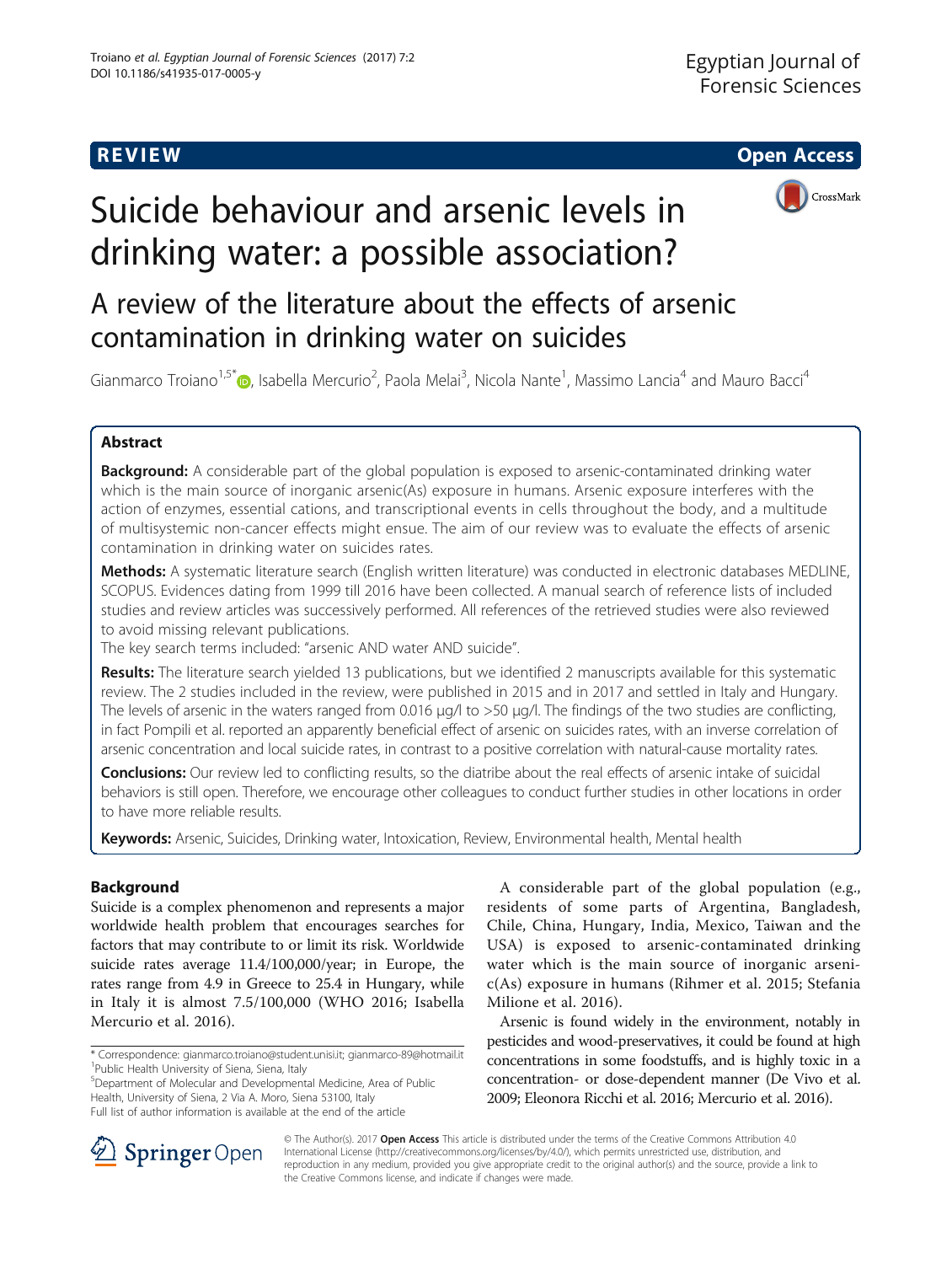The carcinogenic role of arsenic compounds was first noted over 100 years ago in the Hutchinson (1887) observation that an unusual number of skin tumors developed in patients treated with arsenicals. In a 1980 review of arsenic, the International Agency for Research on Cancer (IARC [1980](#page-3-0)) determined that inorganic arsenic compounds are skin and lung (via inhalation) carcinogens in humans. Since 1980, several additional studies of cancer and exposure to arsenic in drinking water have been completed (National Research Council (US) Subcommittee on Arsenic in Drinking Water [1999\)](#page-3-0).

Arsenic exposure interferes with the action of enzymes, essential cations, and transcriptional events in cells throughout the body, and a multitude of multisystemic non-cancer effects might ensue. These selected non-cancer effects derived from chronic ingestion of arsenic in drinking water and are the most relevant for the effects on health (National Research Council (US) Subcommittee on Arsenic in Drinking Water [1999](#page-3-0)).

Studies in Bangladesh and in the United States reported that people with higher arsenic contamination suffered more from depression (Zierold et al. [2004\)](#page-3-0). Furthermore, a cross-sectional study in two villages in Inner Mongolia, China, found that the mental health of the subjects in the arsenic-affected village was worse than in those in the arsenic-free village  $(OR = 2.5, 95\% \text{ CI} = 1.1, -6.0)$ (Fujino et al. [2004](#page-3-0); Nante et al. [2016\)](#page-3-0).

Other studies have shown that mental health problems (e.g. depression) are more common among the people affected by arsenic contamination (Brinkel et al. [2009](#page-3-0)).

The aim of our study, was therefore, to analyze all the available literature about this topic through a systematic search in order to understand the possible effects that arsenic contamination of drinking water could have on suicides rates.

# Methods

A systematic literature search (English written literature) was conducted in electronic databases MEDLINE, SCO-PUS. Evidences dating from 1999 till 2016 have been collected. A manual search of reference lists of included studies and review articles was successively performed. All references of the retrieved studies were also reviewed to avoid missing relevant publications.

The key search terms included: "arsenic AND water AND suicide".

After full screening of titles, abstracts and full texts, the selection of included studies was based on the availability of information about the association of arsenic levels in drinking water and suicides.

Studies were selected in a 2-stage process. Titles and abstracts from electronic searches were scrutinized by 2 reviewers independently (I.M. and G.T.) and full manuscripts and their citations list were analyzed by a third reviewer (P.M.) to retrieve missing articles and to select the eligible manuscript according to the inclusion and the exclusion criteria. The level of agreement between the reviewers was high.

# Results

The literature search yielded 13 publications. The titles and abstracts of these manuscripts were screened, resulting in 7 studies considered potentially eligible to be included in the review. Of the total of 7 identified relevant manuscripts, 3 studies were excluded after the examination of the full text; 2 were excluded because they were written in Hungarian. Finally, we identified 2 manuscripts available for this systematic review (Rihmer et al. [2015](#page-3-0); Pompili et al. [2017\)](#page-3-0) (Fig. 1).

The 2 studies included in the review (Table [1\)](#page-2-0), were published in 2015 and in 2017 and settled in Italy and Hungary. The levels of arsenic in the waters ranged from 0.016 μg/l (Pompili et al.) to >50 μg/l (Rihmer et al.). The findings of the two studies are conflicting, in fact Pompili et al. reported an apparently beneficial effect of arsenic on suicides rates, with an inverse correlation of arsenic concentration and local suicide rates, in contrast to a positive correlation with natural-cause mortality rates.

# **Discussion**

Data derived from population-based studies, clinicalcase series, and case reports relating to the ingestion of inorganic arsenic in drinking water, medications, or contaminated food or beverages showed the capacity of arsenate and arsenite to adversely affect multiple-organ systems. The clinical appearance of the non-cancer manifestations of arsenic intoxication in humans is dependent on the magnitude of the dose and the time course of exposure. Although the toxicokinetic and

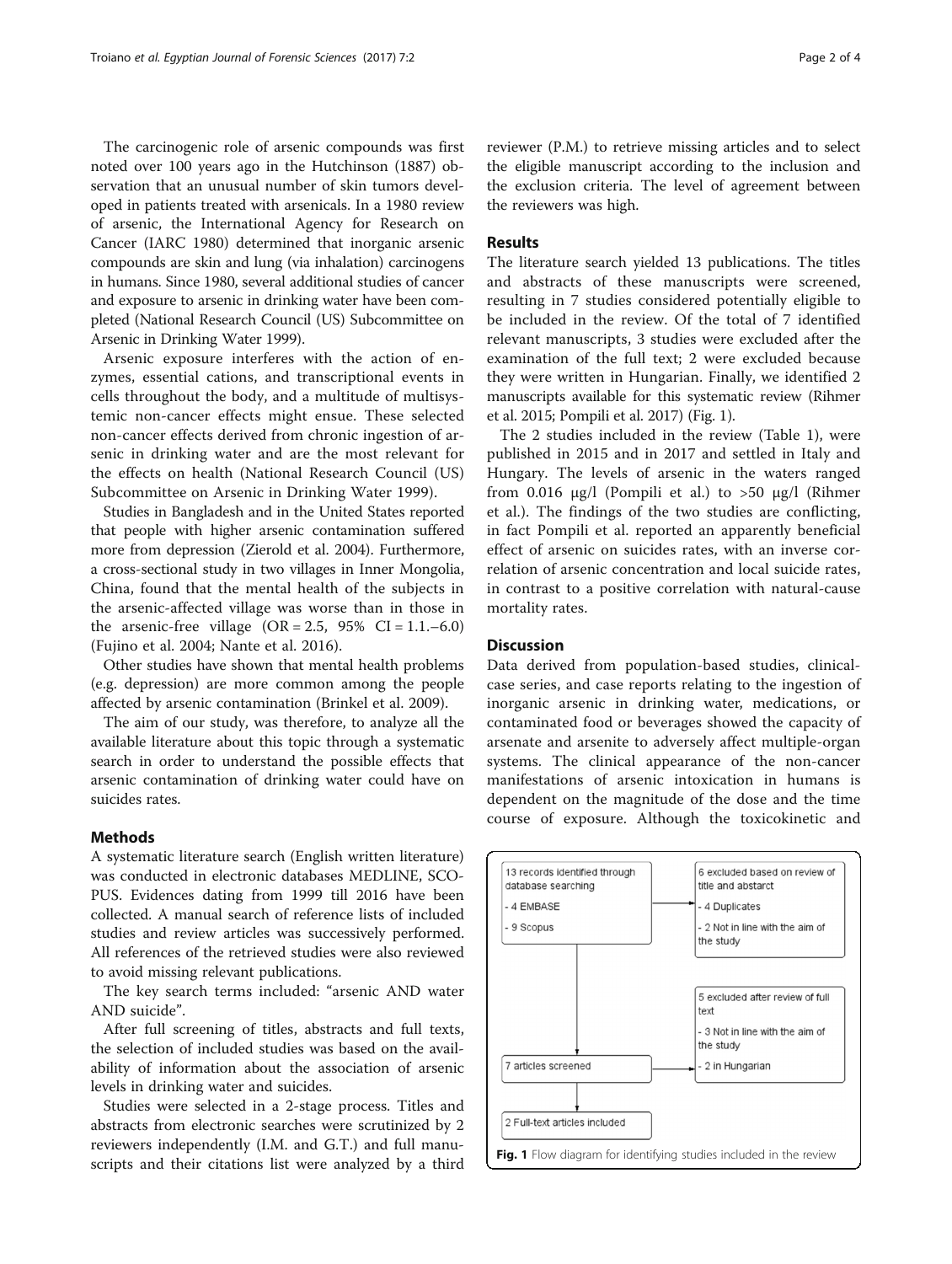| Author, year         | Setting | Study period                                                                        | Study population                                                                                                       | Arsenic levels                                                                   | Suicide rates<br>(N/100,000 deaths)                                                                 |
|----------------------|---------|-------------------------------------------------------------------------------------|------------------------------------------------------------------------------------------------------------------------|----------------------------------------------------------------------------------|-----------------------------------------------------------------------------------------------------|
| Rihmer, 2015 Hungary |         | 2005-2011                                                                           | 1639 settlements divided in: (I) Low 10 µg/l<br>(l) $5871^a$<br>$(11)5017^a$<br>(III)3066 <sup>a</sup><br>$(IV)4373^a$ | (II) Intermediate 11-30 µg/l<br>(III) High 31-50 µg/l<br>(IV) Very high >50 µg/l | $(l) - 23.6(18.4)$<br>$(1) - 30.6$ (17.2)<br>$(III) - 32(17.7)$<br>$(IV) - 33.8(21.4)$<br>P < 0.001 |
| Pompili, 2017        | Italy   | -1980-2011 (analysis of suicides rates)<br>-2009-2010 (collection of water samples) | 145 sites<br>157 water samples<br>104 provinces                                                                        | 0.969 µg/l CI 0.543-1.396 µg/l 7.53 <sup>b</sup>                                 |                                                                                                     |

<span id="page-2-0"></span>Table 1 Main characteristics of the studies included in the review

<sup>a</sup>average population of settlements in the group; division based on arsenic levels; <sup>b</sup>Negatively associated with suicide rates, calculated through univariate regression modeling

toxicodynamic interaction between those two measures has not been well characterized, several general findings emerge from the available data (National Research Council (US) Subcommittee on Arsenic in Drinking Water [1999\)](#page-3-0).

The Agency for Toxic Substances and Disease Registry stated that acute toxic exposures to inorganic arsenic have been shown to lead to emotional lability and memory loss. A mechanism of action has not been identified, but perhaps long-term exposure to arsenic may interfere with the neurotransmitters associated with depression. Mechanistic research into effects on the brain and mental development is needed to understand the role that arsenic may play in the development of neurological disease ((ATSDR) AfTSaDR [2000](#page-3-0)).

The findings of the two studies included in our review are conflicting: in fact Pompili et al., contrariwise to the results of Rihmer et al., reported an apparently beneficial effect of arsenic on suicides rates, with an inverse correlation of arsenic concentration and local suicide rates, in contrast to a positive correlation with natural-cause mortality rates.

The studies included in our review have some limitations: the preliminary study conducted by Rihmer used aggregated (i.e., non-individual) data so the results and conclusions are not inevitably true on the level of individuals; they didn't adjust the model for important medical and socio-demographic determinants of suicidal behavior and they had no data on differences in bottled water consumption between settlements. Since this was the first preliminary report on the possible association between arsenic intake from drinking water and suicidal behavior the results need further confirmations by studies preferably with prospective design and based on individual-level arsenic data. Such studies would be also able to decide whether there is a causal link behind the association found by the authors (Rihmer et al. [2015\)](#page-3-0).

The study conducted by Pompili et al., instead, is an ecological study and it is subject to the limitations inherent ecological designs, thus cannot directly link individual exposures and effects. The exploratory nature

of analyses, and the unexpected outcomes observed, though consistent between the sexes and over times sampled, do not support certain conclusions or generalizations. The authors were unable to control possible confounding factors, such as natural processes, effects of mining or industrial wastes, use of agricultural chemicals, potential contributions of arsenic in foodstuffs, or regional differences in use of bottled water. These findings, however, suggested that exposure to low concentrations of arsenic in drinking water might exert an unexpected, apparent "protective effect" against suicide (Pompili et al. [2017](#page-3-0)).

# Conclusions

From the systematic research and analysis of all the available literature it was not possible to understand, in a reliable way, the real effect that arsenic contamination of drinking water could have on suicides rates. So the diatribe on this topic is still open: because of the conflicting results reported by the above mentioned studies, we encourage other colleagues to conduct further studies in order to have further, and more reliable, results.

Acknowledgements

No one

Funding No one

#### Authors' contributions

GT had the idea for the article, collaborated in performing the study, carried out the data analysis and collaborate in writing the article. IM participated at the design of the study, collaborated in writing the article and helped to conceptualize ideas. PM participated at the design of the study, collaborated in writing the article and helped to conceptualize ideas. NN collaborated in writing the article and helped to conceptualize ideas. ML collaborated in writing the article and helped to conceptualize ideas. MB had the idea for the article, collaborated in performing the study, carried out the data analysis and collaborate in writing the article. All authors read and approved the final manuscript.

#### Competing interests

The authors declare that they competing of interests.

Ethics approval and consent to participate

No one